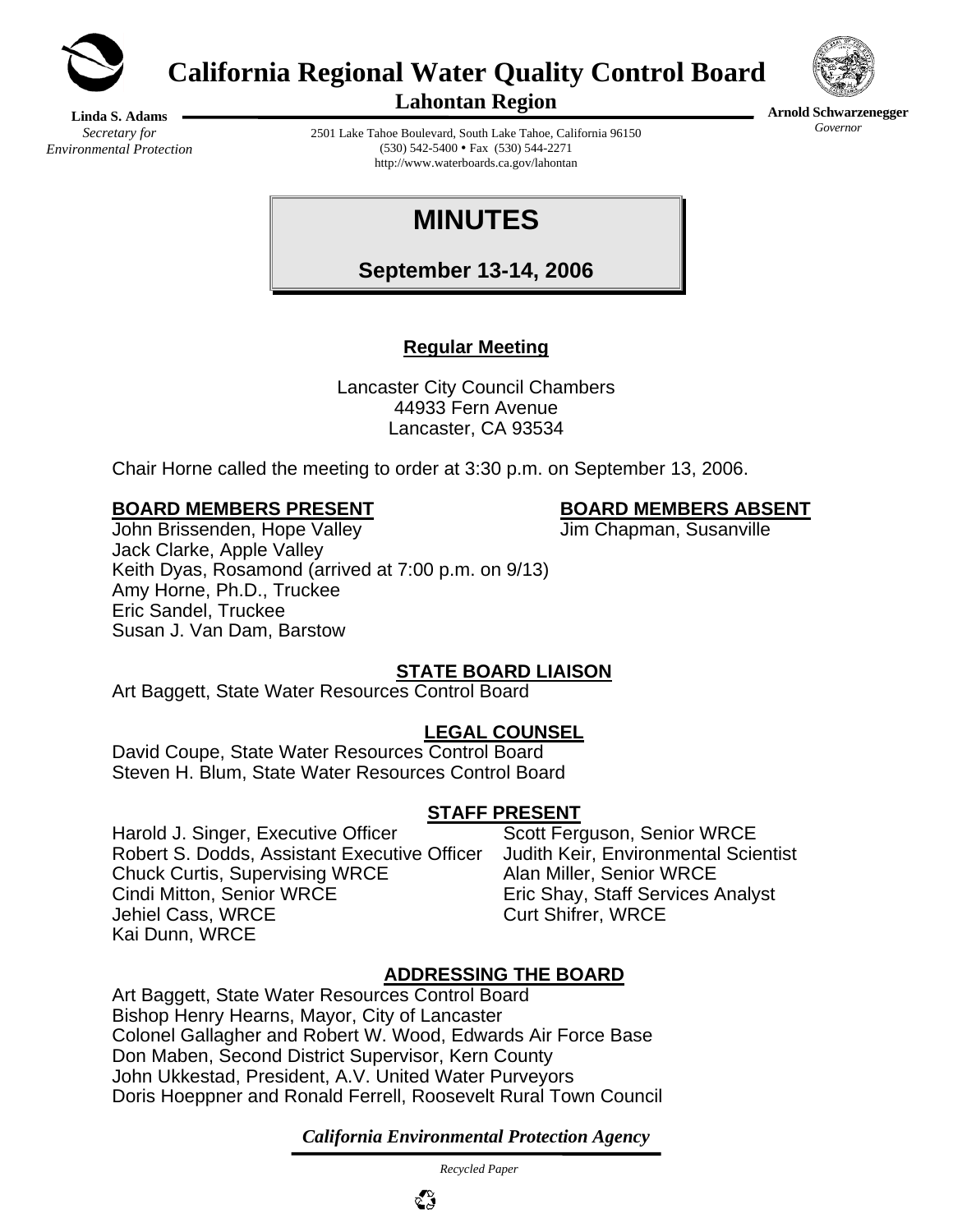John Goit, Sundale Mutual Water Company Jim Barletta, Averydale Mutual Water Company Julie Kyle, Kyle & Kyle Ranches, Inc. Brandon Calandri, John Calandri & Sonrise Farms Don Minassian, Antelope Acres Eugene B. Nebeker, Nebeker Ranch Dennis Groven Nicole Parson, Waste Alternative Energies and Waste Waters Mary Wood, West Side Park Mutual Water Company Claud Seal, Rosamond Community Services District Melanie Bostic, Old Town Homeowners Group Norman Diaz James Sommers, Boron Community Services District Steve Maguin, Raymond Tremblay, Nicole Grandquist, LACSD Dr. Andrew Huang and John Slezak, Los Angeles World Airports

Bishop Henry Hearns, Mayor, City of Lancaster, welcomed the Board members to Lancaster. Bishop Hearns thanked the Board for meeting in Lancaster and providing the public the opportunity to express their concerns to the Board.

#### **REVISED WASTE DISCHARGE REQUIREMENTS**

#### **1. Los Angeles County Sanitation District No. 14; Wastewater Treatment Facilities, Storage Reservoirs and Eastern Agricultural Site No. 1, (Board Order No. R6V-2002-053)** Los Angeles County

Note: Mr. Dyas was not present for the discussion of Item 1 due to a conflict of interest.

Cindi Mitton withdrew staff's initial recommendation and responded to written comments from Dr. Eugene B. Nebeker, Nebeker Ranch, and Colonel H. Brent Baker, Edwards Air Force Base. Curt Shifrer gave the staff presentation and discussed late revisions to the Order. Staff responded to questions from the Board.

Chair Horne noted the Board would continue consideration of Item 1 after the dinner break. The meeting recessed at 5:03 p.m.

#### **Regular Meeting, Continued 7:10 p.m., September 13, 2006**

Chair Horne called the meeting to order at 7:10 p.m. Board members present: John Brissenden, Jack Clarke, Keith Dyas, Eric Sandel, and Susan Van Dam. Board member absent: Jim Chapman.

Art Baggett, member of the State Water Board and liaison to the Lahontan Water Board, discussed issues being considered by the State Water Board.

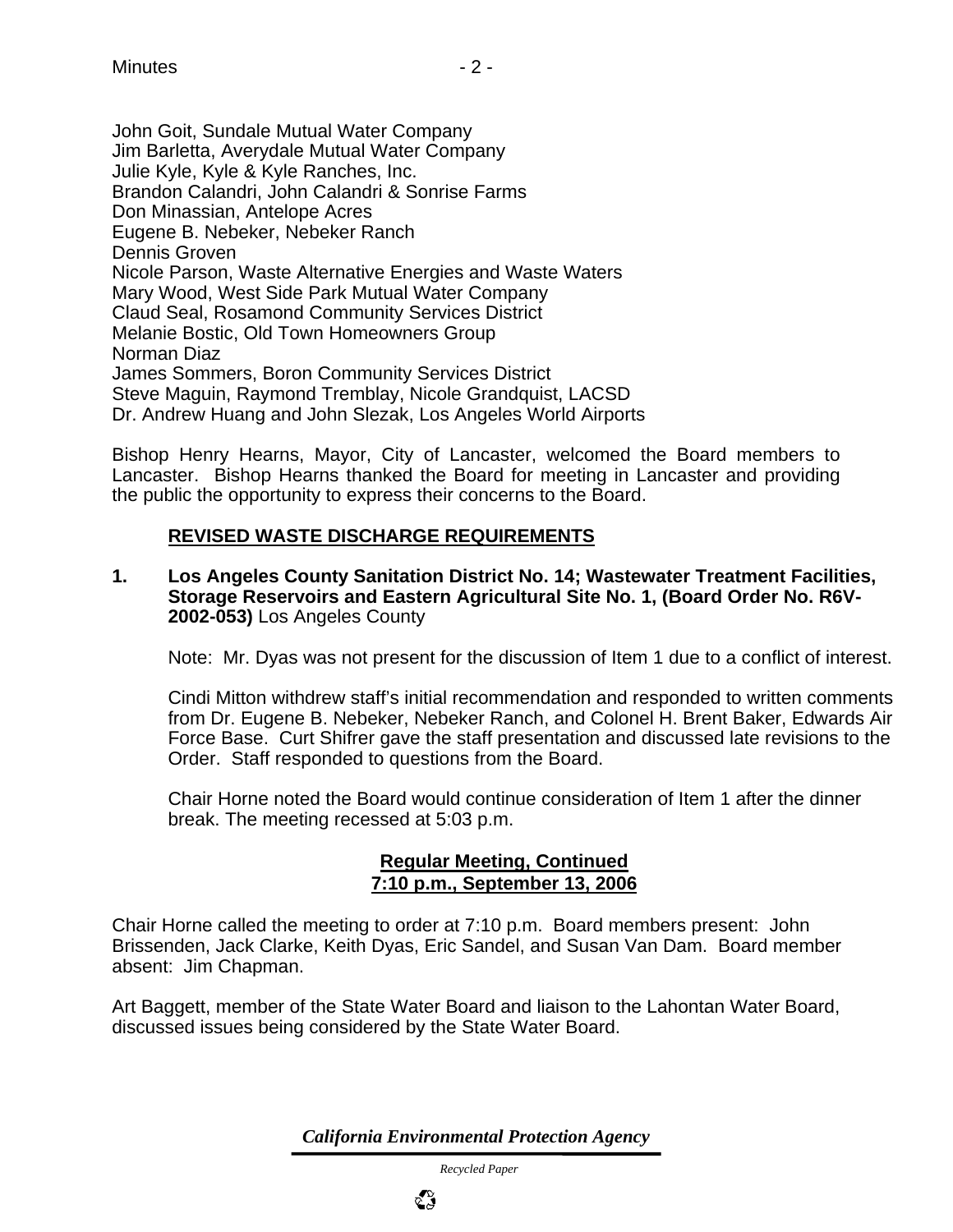### **REVISED WASTE DISCHARGE REQUIREMENTS, Continued**

#### **1. Los Angeles County Sanitation District No. 14; Wastewater Treatment Facilities, Storage Reservoirs and Eastern Agricultural Site No. 1, (Board Order No. R6V-2002-053)** Los Angeles County

Note: The Board continued consideration of Item 1 after the dinner break. See page 2 of the minutes for the first portion of this item.

Note: Mr. Dyas declared a conflict of interest with Item 1 (LACSD 14).

Raymond Tremblay, Los Angeles County Sanitation Districts, answered questions from the Board and asked the Board to adopt the permit as revised by staff.

Addressing the Board: Colonel Gallagher and Robert W. Wood, Edwards Air Force Base; Don Maben, Second District Supervisor, Kern County; John Ukkestad, President A.V. United Water Purveyors (handout); Doris Hoeppner, Roosevelt Rural Town Council (handout); Ronald Ferrell, Roosevelt Rural Town Council; John Goit, Sundale Mutual Water Company; Jim Barletta, Averydale Mutual Water Company; Julie Kyle, Kyle & Kyle Ranches, Inc.; Brandon Calandri, John Calandri & Sonrise Farms; Don Minassian, Antelope Acres; Eugene B. Nebeker, Nebeker Ranch (handout); Dennis Groven; Nicole Parson, Waste Alternative Energies and Waste Waters; Mary Wood, West Side Park Mutual Water Company; Claud Seal, Rosamond Community Services District; Melanie Bostic, Old Town Homeowners Group.

Board members discussed the proposed Order and the State Water Resources Control Board's Resolution No. 68-16 (Statement of Policy with Respect to Maintaining High Quality of Waters in California). Following discussion, it was the consensus of the Board that the Board could not allow the degradation of the groundwater under the storage reservoirs as proposed in the waste discharge requirements.

The Board discussed the proposed Order. Mr. Singer suggested staff bring a revised Order for the Board to consider the following day that would only address wastewater reuse at the Eastern Agricultural Site No. 1. He also suggested staff prepare a proposed Order regulating the discharge of waste from the storage reservoirs for Board consideration at a future meeting. Board members concurred.

• **Motion:** Moved by Mr. Clarke, seconded by Mr. Sandel and **unanimously carried** to continue Item 1 to the following day for Board consideration of a revised Order as proposed by Mr. Singer.

#### **OTHER BUSINESS**

#### 3. **Executive Officer's Report**

Note: Mr. Dyas joined the Board.

Mr. Singer discussed the August/September 2006 written report.

*California Environmental Protection Agency*

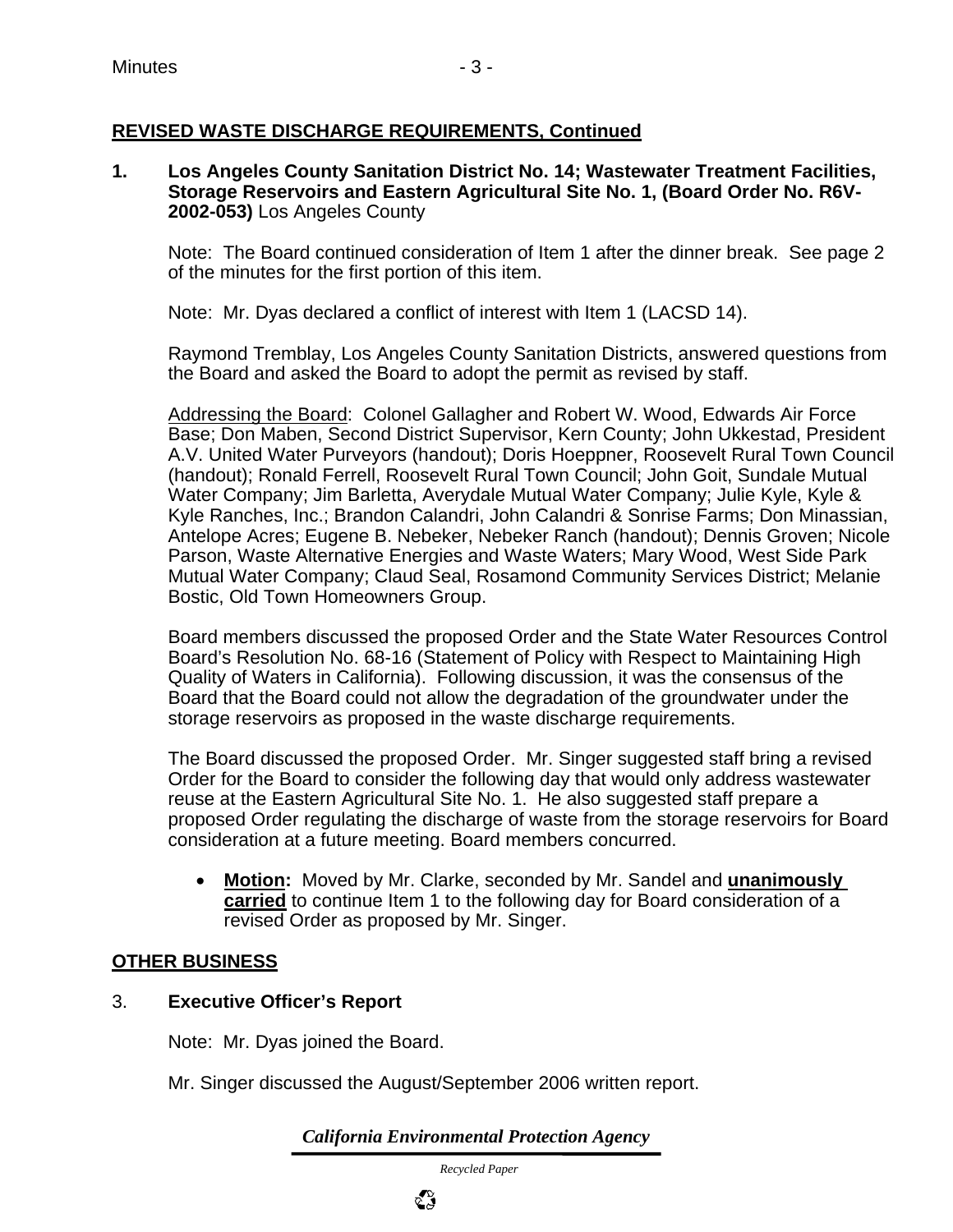The evening session recessed at 10:20 p.m.

#### **Regular Meeting, Continued 8:30 a.m., September 14, 2006**

Chair Horne called the meeting to order at 8:30 a.m. Board members present: John Brissenden, Jack Clarke, Keith Dyas, Eric Sandel, and Susan Van Dam. Board member absent: Jim Chapman.

#### **5. PUBLIC FORUM**

- Norman Diaz, Barstow, discussed concerns with Nursery Products Compost Facility, a proposed biosolids operation to be located 8 miles west of the community of Hinkley. Mr. Diaz described the project and asked the Board to comment on the draft EIR when completed and to closely monitor the project.
- James Sommers, Chairman, Board of Directors, Boron Community Services District, handed out material regarding a proposed Boron Aquifer Storage and Recovery pilot project and asked the Board to consider the project at a future meeting.

Mr. Singer explained that staff has advised the project proponent of the need to submit a report of waste discharge. Once a complete report of waste discharge has been submitted, staff will schedule the matter for a future meeting for Board consideration.

#### **OTHER BUSINESS**

#### **6. Minutes of the Regular Meeting of July 25 and 26, 2006 in South Lake Tahoe, California**

• **Motion:** Moved by Mr. Dyas, seconded by Ms. Van Dam and **unanimously carried** to adopt the July 25 and 26, 2006 minutes as proposed. Note: Mr. Clarke abstained.

### **7. ADOPTION OF UNCONTESTED CALENDAR**

Items 8, 9, 10 and 12 were considered on the uncontested calendar.

• **Motion:** Moved by Mr. Clarke and seconded by Mr. Brissenden to adopt Items 8, 9, 10 and 12 on the uncontested calendar.

Mr. Singer drew the Board's attention to late revisions for Items 8, 9 and 12.

• **Amended Motion:** Moved by Mr. Clarke, seconded by Mr. Brissenden and **unanimously carried** to adopt Items 8 (with late revision sheet), 9 (with late

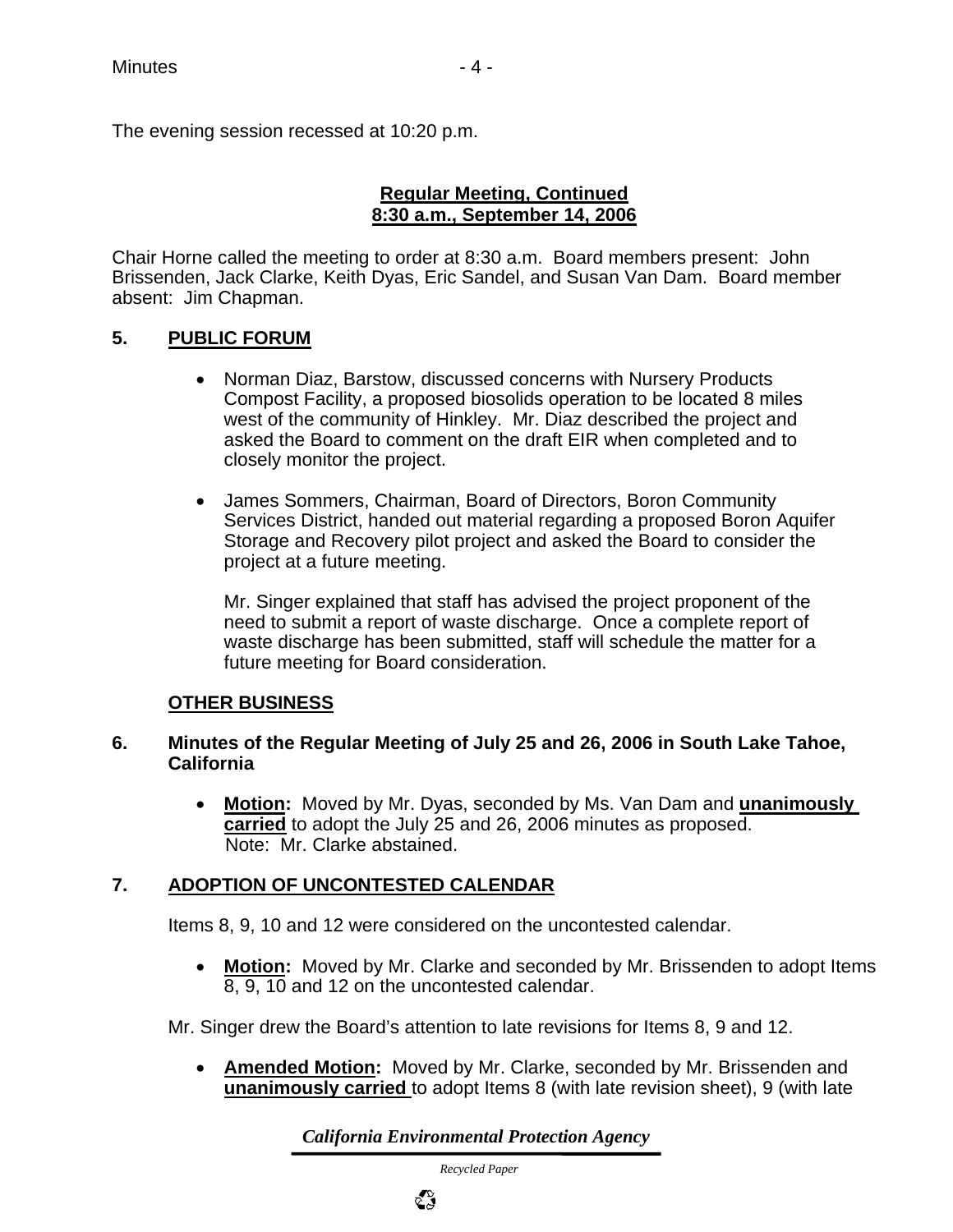revision sheet), 10 (as proposed), and 12 (with late revision sheet) on the uncontested calendar.

#### **REVISED WASTE DISCHARGE REQUIREMENTS**

**8. City of Los Angeles Department of Water and Power and the California State Lands Commission; Southern Zones Dust Control Project, Owens Lake Dust Mitigation Program (Board Order No. R6V-2002-011),** Inyo County

Adopted with late revision sheet. (See Item 7.)

**9. San Bernardino County; Apple Valley Class III Landfill, San Bernardino County** 

Adopted with late revision sheet. (See Item 7.)

#### **OTHER BUSINESS**

**10. Record of Decision for Site 6, China Lake Naval Air Weapons Station,** San Bernardino County

Adopted as proposed. (See Item 7.)

**12. Request for Cleanup and Abatement Account Funds for Spring Treatment to Prevent Storage Pond Overflow at Leviathan Mine,** Alpine County

Adopted with late revision sheet. (See Item 7.)

#### **OTHER BUSINESS**

- **11. Record of Decision for Operable Unit 2, Nebo South Groundwater; Marine Corps Logistics Base – Barstow,** San Bernardino County
	- **Motion:** Moved by Mr. Sandel, seconded by Mr. Brissenden and **unanimously carried** to adopt the Resolution as proposed.

#### **STATUS REPORTS**

- **2. Compliance Status and Regulatory Options**
	- **a. Los Angeles County Sanitation District No. 14, Lancaster Water Reclamation Plant – Waste Discharge Requirements (R6V-2002-053) and Cease and Desist Order (R6V-2004-038),** Los Angeles County
	- **b. Los Angeles County Sanitation District No. 20, Palmdale Water Reclamation Plant – Waste Discharge Requirements (6-00-57) and Cease and Desist Order (R6V-2004-039),** Los Angeles County, and
	- **c. Los Angeles County Sanitation District No. 20 and Los Angeles World Airports – Cleanup and Abatement Order (R6V-2003-056),** Los Angeles County

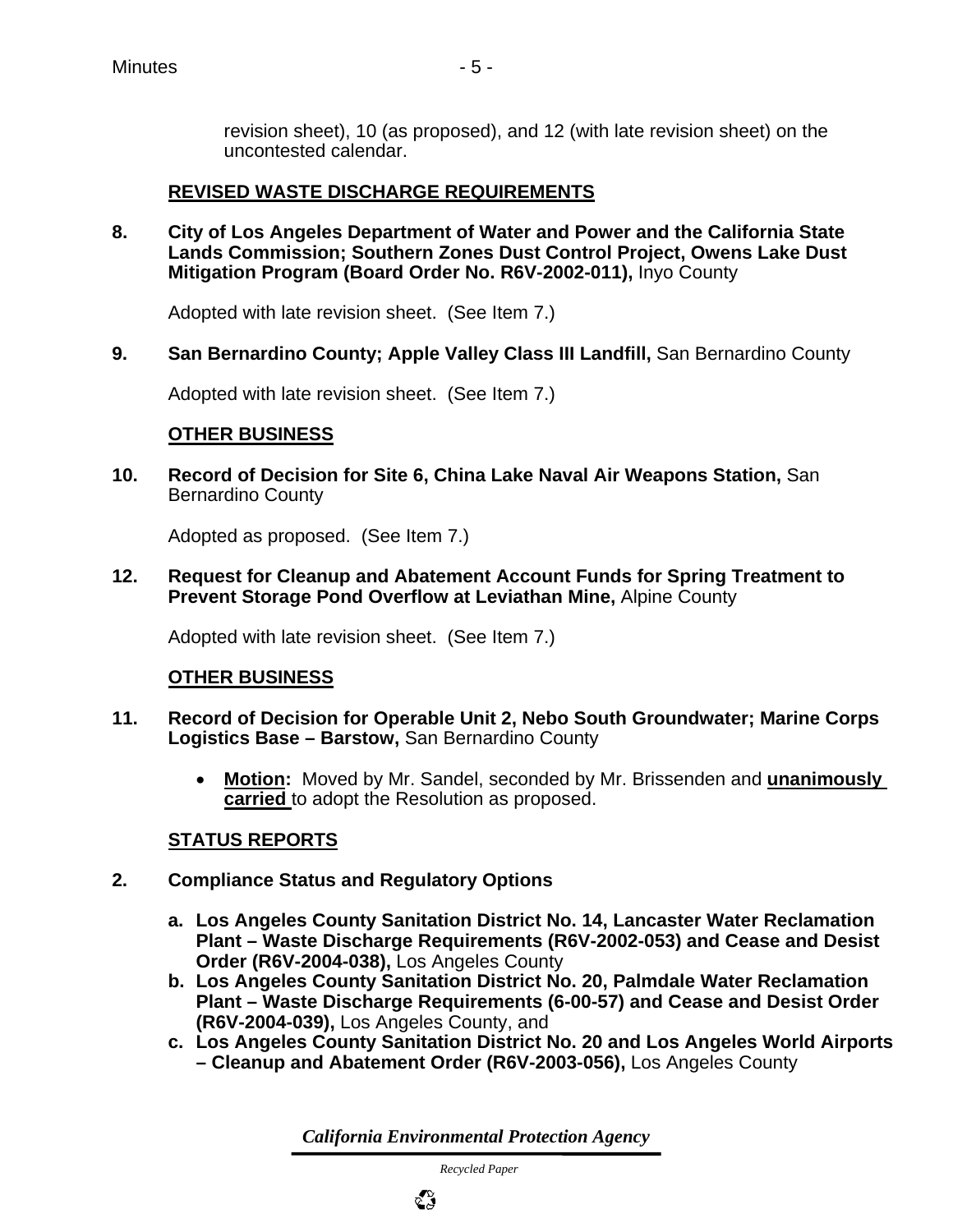Mr. Dyas declared a conflict of interest with Item 2a - Los Angeles County Sanitation District No. 14 (LACSD 14). Mr. Dyas did not participate in any of the discussions related to LACSD 14. A notation is made when Mr. Dyas left the dais and when he joined the Board for consideration of Items 2b and 2c – Los Angeles County Sanitation District No. 20 (LACSD 20), and LACSD 20 and Los Angeles World Airports (LAWA).

Note: Mr. Dyas left the dais during the following discussion of LACSD 14.

Kai Dunn discussed the status of compliance of LACSD 14, Lancaster Water Reclamation Plant with Waste Discharge Requirements R6V-2002-053 and Cease and Desist Order R6V-2004-038.

Note: Mr. Dyas joined the Board for consideration of LACSD 20 and LAWA.

Jehiel Cass discussed the status of compliance of LACSD 20, Palmdale Water Reclamation Plant with Cease and Desist Order R6V-2004-039 and LACSD 20 and LAWA with Cleanup and Abatement Order R6V-2003-056. Mr. Cass answered questions from the Board.

Addressing the Board regarding LACSD 20 and LAWA status of compliance: Steve Maguin, LACSD; Dr. Andrew Huang and John Slezak, LAWA. Mr. Maguin answered questions from Mr. Coupe regarding requirements in the cease and desist order.

Note: Mr. Dyas left the dais during the following discussion of LACSD 14.

Addressing the Board regarding LACSD 14 status of compliance: Steve Maguin and Raymond Tremblay, LACSD. Mr. Maguin and Mr. Tremblay answered questions from Mr. Coupe regarding interim standards in the cease and desist order.

Note: Mr. Dyas joined the Board for consideration of general regulatory options related to LACSD 20 and LAWA.

Mr. Singer gave an overview of regulatory options related to LACSD 20 and LAWA. He discussed the purpose of enforcement and enforcement options in response to various violations. He also discussed litigation background and noted a third-party consultant has been retained by staff to analyze issues outside the expertise of Water Board staff. The consultant's report is expected in early October 2006. Mr. Singer discussed the scope of settlement discussions and timing of future actions.

Mr. Singer recommended the Board give the prosecution team time to continue negotiations, ask staff to give a status report at the November 2006 Board meeting, and set an expectation that staff either present a settlement proposal or propose administrative action during the first quarter of 2007. Mr. Singer answered questions from the Board.

*California Environmental Protection Agency*

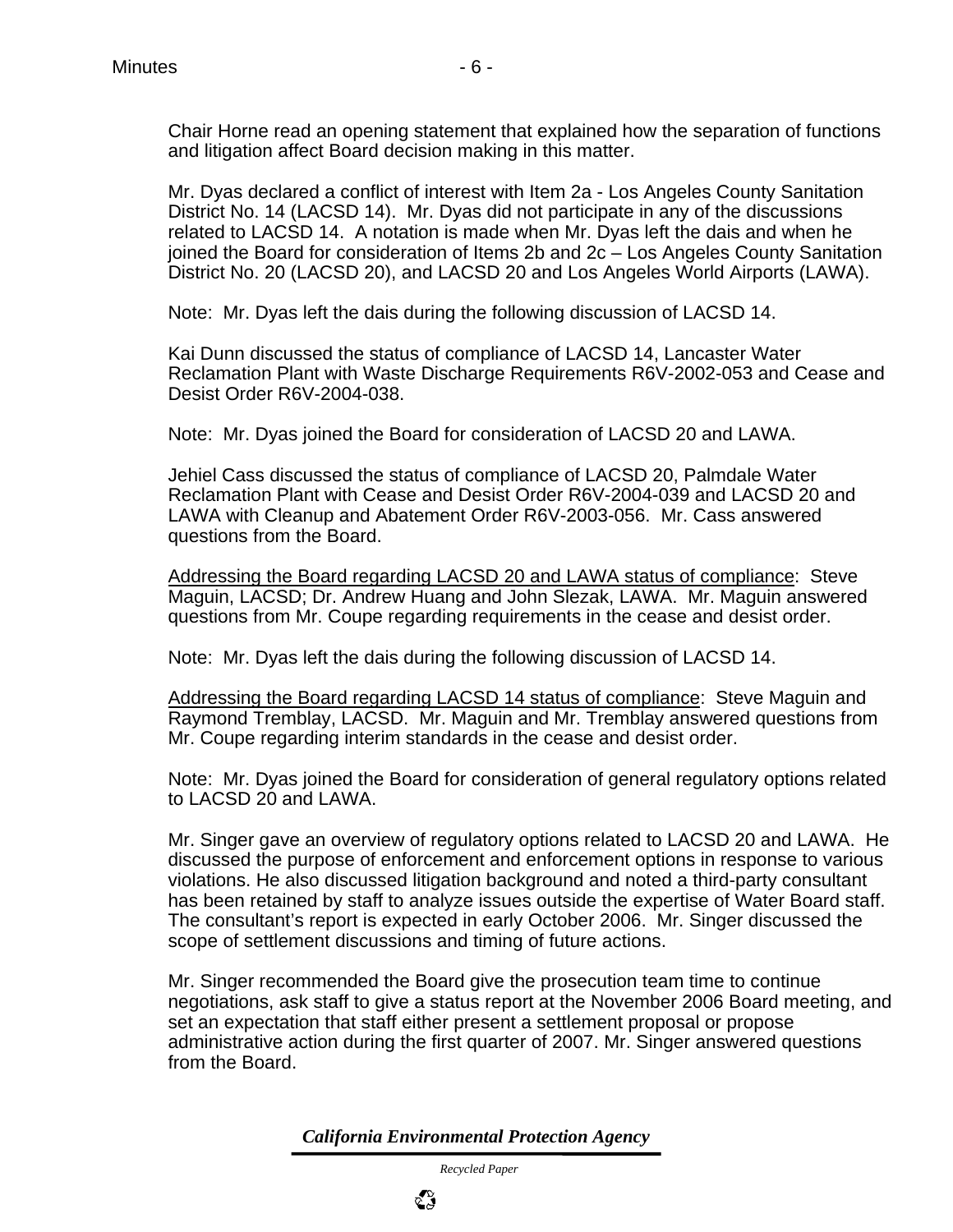Addressing the Board regarding Mr. Singer's overview of regulatory options related to LACSD 20 and LAWA: Nicole Granquist and Steve Maguin, LACSD.

Note: Mr. Dyas left the dais during the following discussion of LACSD 14.

Mr. Singer discussed regulatory options related to LACSD 14 and made the same recommendation described above for LACSD 20 and LAWA.

#### **4. CLOSED SESSION**

Board members met in closed session from 10:38 a.m. to 11:03 a.m. to discuss Items 4i and 4j. Mr. Dyas was not present during the discussion of Item 4i. The Board reconvened in open session at 11:05 a.m.

#### **STATUS REPORTS - Continued**

- **2. Compliance Status and Regulatory Options**
	- **a. Los Angeles County Sanitation District No. 14, Lancaster Water Reclamation Plant – Waste Discharge Requirements (R6V-2002-053) and Cease and Desist Order (R6V-2004-038),** Los Angeles County
	- **b. Los Angeles County Sanitation District No. 20, Palmdale Water Reclamation Plant – Waste Discharge Requirements (6-00-57) and Cease and Desist Order (R6V-2004-039),** Los Angeles County, and
	- **c. Los Angeles County Sanitation District No. 20 and Los Angeles World Airports – Cleanup and Abatement Order (R6V-2003-056),** Los Angeles County

See pages 5, 6 and 7 for the first portion of this item.

Note: Mr. Dyas joined the Board for the following discussion LACSD 20 and LAWA.

The Board members continued discussion of LACSD 20 and LAWA. Chair Horne asked for Board comments regarding the recommendations made by Mr. Singer prior to the closed session. It was the consensus of the Board to accept Mr. Singer's recommendation to give the prosecution team time to continue negotiations, ask staff to give a status report at the November 2006 Board meeting and set an expectation that staff either present a settlement proposal or propose administrative action during the first quarter of 2007.

Note: Mr. Dyas left the dais during the following discussion of LACSD 14.

Chair Horne asked for Board comments regarding Mr. Singer's recommendations related to LACSD 14. It was the consensus of the Board to accept Mr. Singer's recommendation to give the prosecution team time to continue negotiations, ask staff to give a status report at the November 2006 Board meeting and set an expectation that staff either present a settlement proposal or propose administrative action during the first quarter of 2007.

*California Environmental Protection Agency*

 *Recycled Paper*

९५

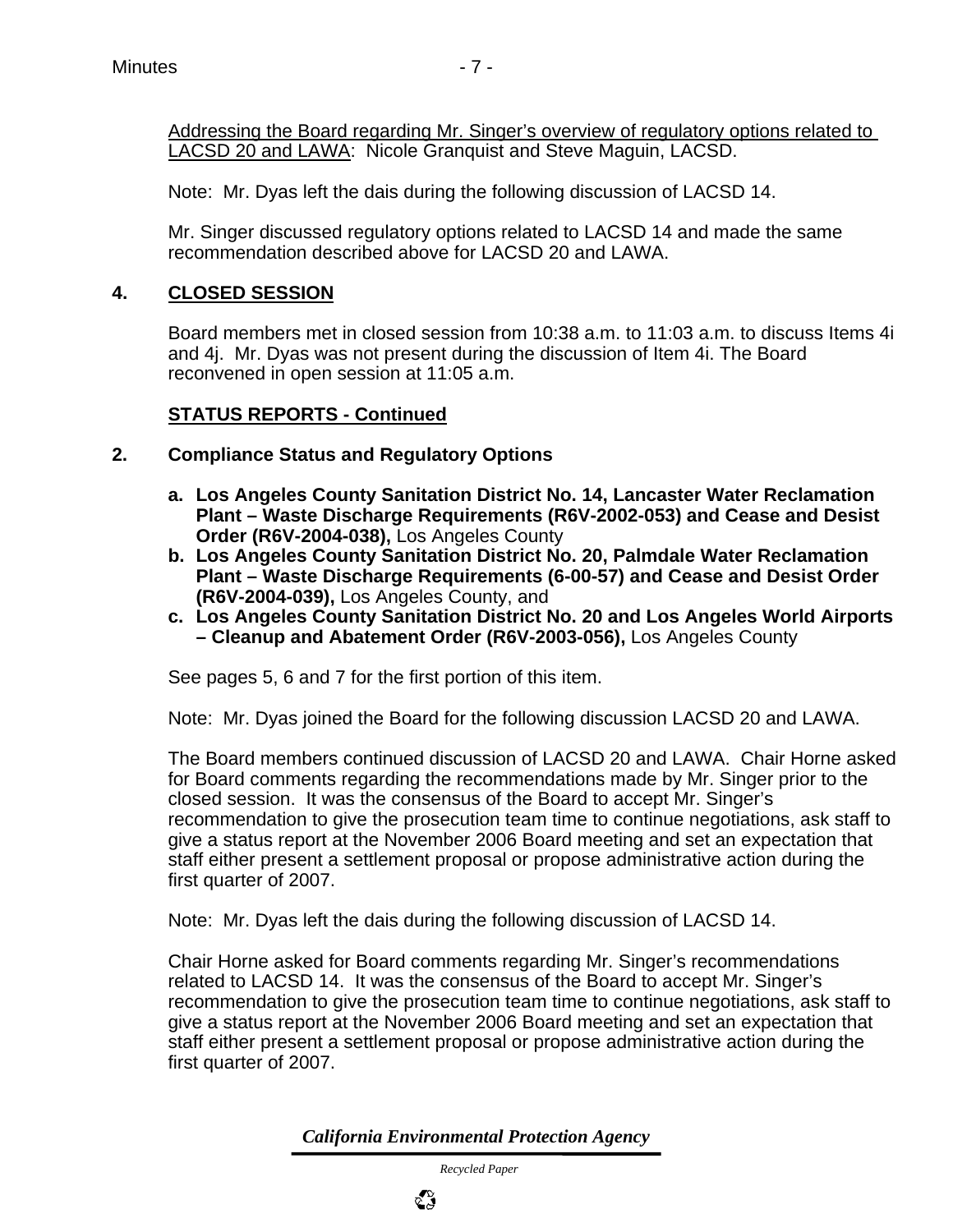#### **OTHER BUSINESS**

#### **13. Reports by Chair and Board Members**

Mr. Dyas joined the Board.

Mr. Dyas gave a report regarding an August 21, 2006 meeting of the Palmdale Water District Board of Directors he attended with Mr. Singer and Mr. Cass.

Dr. Horne reported that on September 11, 2006, she and Mr. Singer attended a meeting in Sacramento with the Regional Board Chairs and Executive Officers, the State Water Board Chair, Executive Director, Chief Counsel and Assistant Chief Counsel. The participants discussed the agenda for the next Water Quality Coordinating Committee meeting to be held October 30-31, 2006 in Sacramento. Dr. Horne discussed the focus of the October meeting and encouraged Board members to attend.

#### **REVISED WASTE DISCHARGE REQUIREMENTS, Continued**

- **1. Los Angeles County Sanitation District No. 14; Wastewater Treatment Facilities, Storage Reservoirs and Eastern Agricultural Site No. 1, (Board Order No. R6V-2002-053)** Los Angeles County
	- Note: This item was continued from September 13, 2006. See pages 2 and 3 for previous discussion.

Note: Mr. Dyas left the dais during the following discussion of Item 1(LACSD 14).

Cindi Mitton gave the staff presentation. She handed out proposed changes to the waste discharge requirements and water recycling requirements and changes to the late revision sheet. Ms. Mitton explained that staff removed all portions of the proposed order dealing with the wastewater treatment facilities and storage reservoirs leaving the remainder of the order unchanged.

Addressing the Board: Nicole Granquist, Raymond Tremblay and Steve Maguin, LACSD.

Mr. Singer responded to comments made by Ms. Granquist, Mr. Tremblay and Mr. Maguin and answered questions from the Board.

• **Motion:** Moved by Mr. Sandel, seconded by Mr. Brissenden and **unanimously carried** to accept the modified main proposal and modified errata sheet.

#### **14. ADJOURNMENT OF FORMAL MEETING**

With no further business to come before the Board, the meeting adjourned at 12:10 p.m.